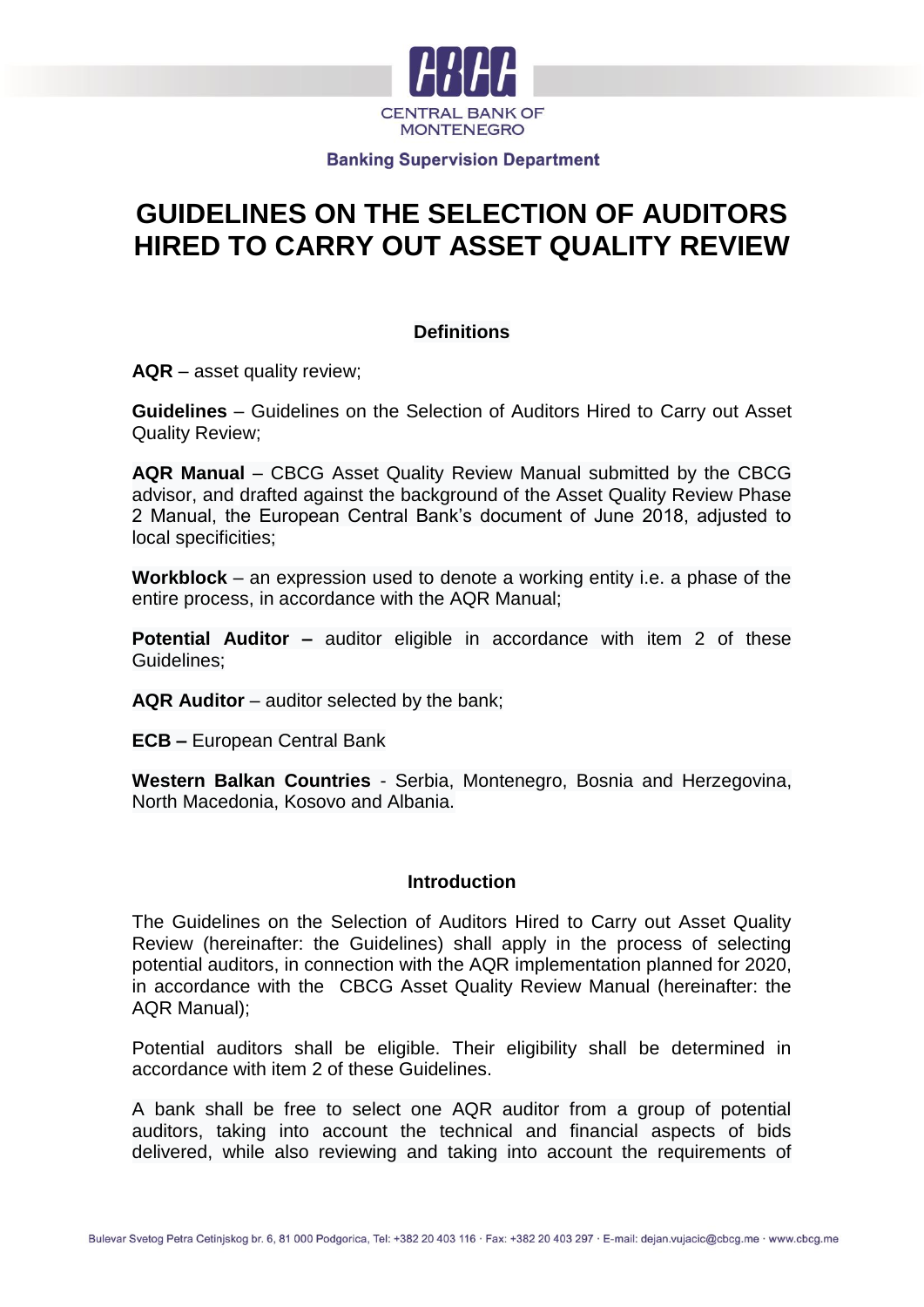

these Guidelines. The bank's selection of the AQR auditor shall be subject to prior approval of the CBCG.

The bank shall notify the CBCG in writing of the selected AQR auditor. The CBCG reserves the discretion to request additional clarification and documentation regarding the selected AQR auditor, as well as to refuse a request i.e. refuse to give its approval for the proposed AQR auditor, in which case the bank shall select another AQR auditor. The CBCG reserves the right not to give its approval for the selection of the AQR auditor in the following cases:

- Where the CBCG assesses that the proposed AQR auditor and the proposed team do not possess appropriate capacities and experience to perform the AQR at a satisfactory level of quality;
- Where the CBCG assesses that there is a potential conflict of interest for the proposed AQR auditor to perform the AQR (whether as a legal person or as an individual team member);
- Where any measures relating to prohibition of professional activity or penalty for economic transgression, etc. have been imposed against the proposed AQR auditor.

In its contractual relation with AQR auditors, the bank shall secure the possibility to, as appropriate or in accordance with the CBCG order, obtain all necessary data and information, insight into the details of the selection and activities of the AQR auditor on this project, as well as terminate the contractual relation in cases envisaged in the AQR Manual that primarily relate to inadequate provision of services by the AQR auditor and/or failure to meet prescribed conditions.

The bank and the AQR auditor shall be responsible for providing necessary safeguards in order to ensure the independence of the appraisal.

The CBCG shall produce separate guidelines to govern the issue of the selection of AQR appraisers, which shall be responsible for reviewing appraisals and where necessary carrying out valuation of bank's collateral – real estate that are part of the sample of assets that shall include apartments, commercial buildings, commercial facilities, ongoing investments, land of all types, and other collateral subject to appraisal.

Where the potential auditor comprises more than one entity (consortium) it shall provide all individual information for the purpose of viewing the fulfilment of the requirements of the Guidelines.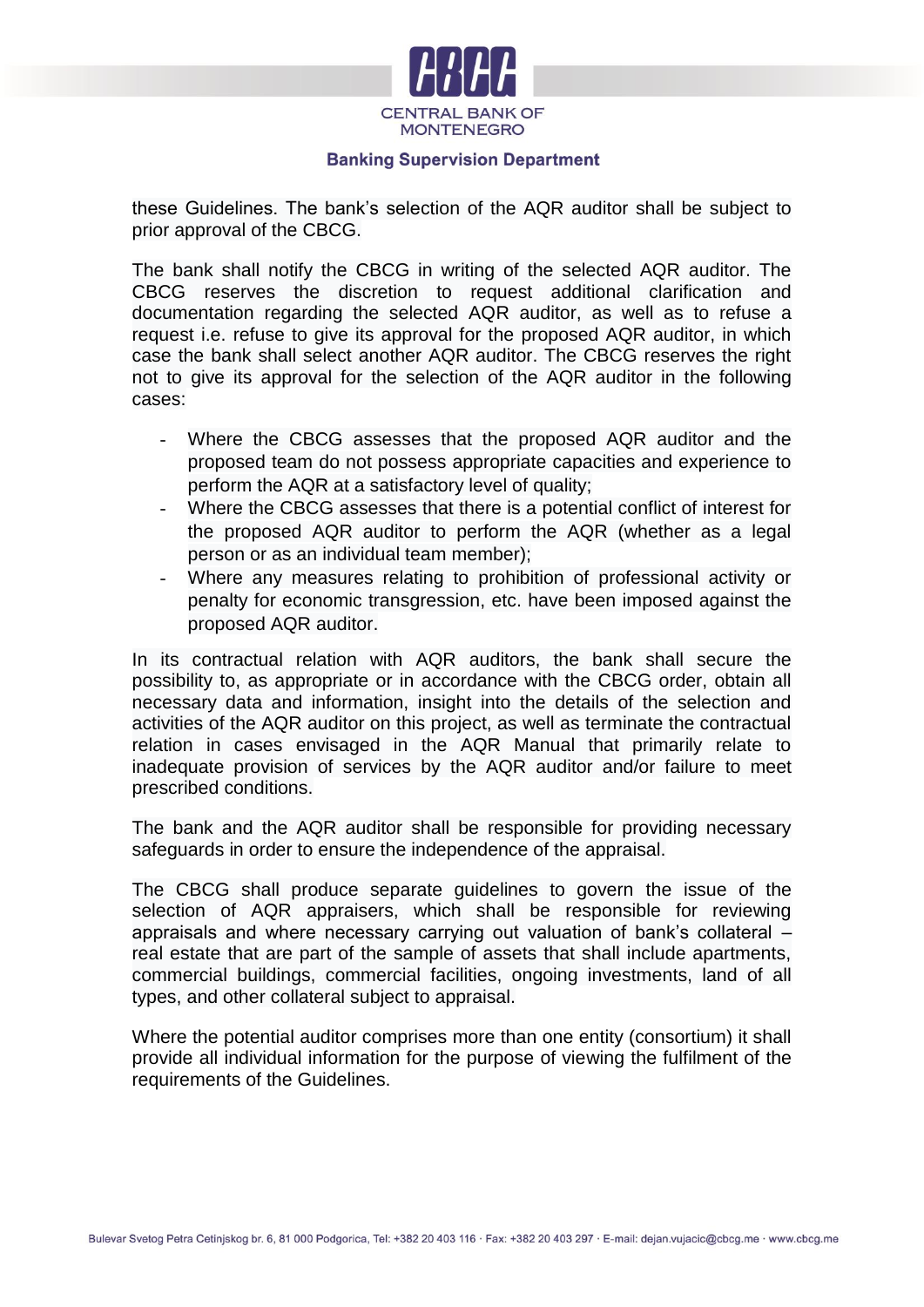

## **Item 1**

#### **The task of the AQR auditor in accordance with the AQR Manual**

The AQR auditor shall carry out the process in accordance with the CBCG AQR Manual, the drafting of which is underway, which will contain specific tasks and methodology for carrying out the asset quality review. It should be noted that the Asset Quality Review Phase 2 Manual published by the ECB in 2018 served as the basis for producing the AQR Manual and supporting documentation. The ECB Manual is adjusted to local institutional and legal frameworks as well as to the specificities of the Montenegrin market.

For the purposes of the initial estimate of expected efforts and defining the financial aspect of the bid, it is recommended that any potential auditors shall be governed by the requirements under the aforementioned ECB Manual, taking into account expected simplifications tailored to the local market.

Prior experience has shown that the process of sampling may largely influence the expected effort estimate by an auditor. Specifically, since in most cases it is not possible to review all exposures of a portfolio, sampling is performed in such a manner as to ensure that the selected sample is wide enough and representative. The manner of sampling is expected to be largely based on the sampling methodology as described in the ECB's Asset Quality Review Phase 2 Manual issued in June 2018. This means that the size of the sample will depend on the features and specificities of the portfolio of a specific bank, such as homogeneity of the portfolio, the risk of the portfolio, the total number of debtors and the level of debtor concentration. Bearing in mind that the sizes of the resulting samples will vary across banks, it is not possible to provide exact guidelines regarding the sample sizes for individual banks. Therefore, for the purposes of expected effort estimate by the auditor, it can be assumed that the review will cover at least 50% of credit risk weighted assets.

The estimate shall be carried out as at selected cut-off date, in accordance with the AQR Manual.

For the purposes of initial planning, the AQR auditors are expected to perform the activities in accordance with the indicative timeline presented in the table below: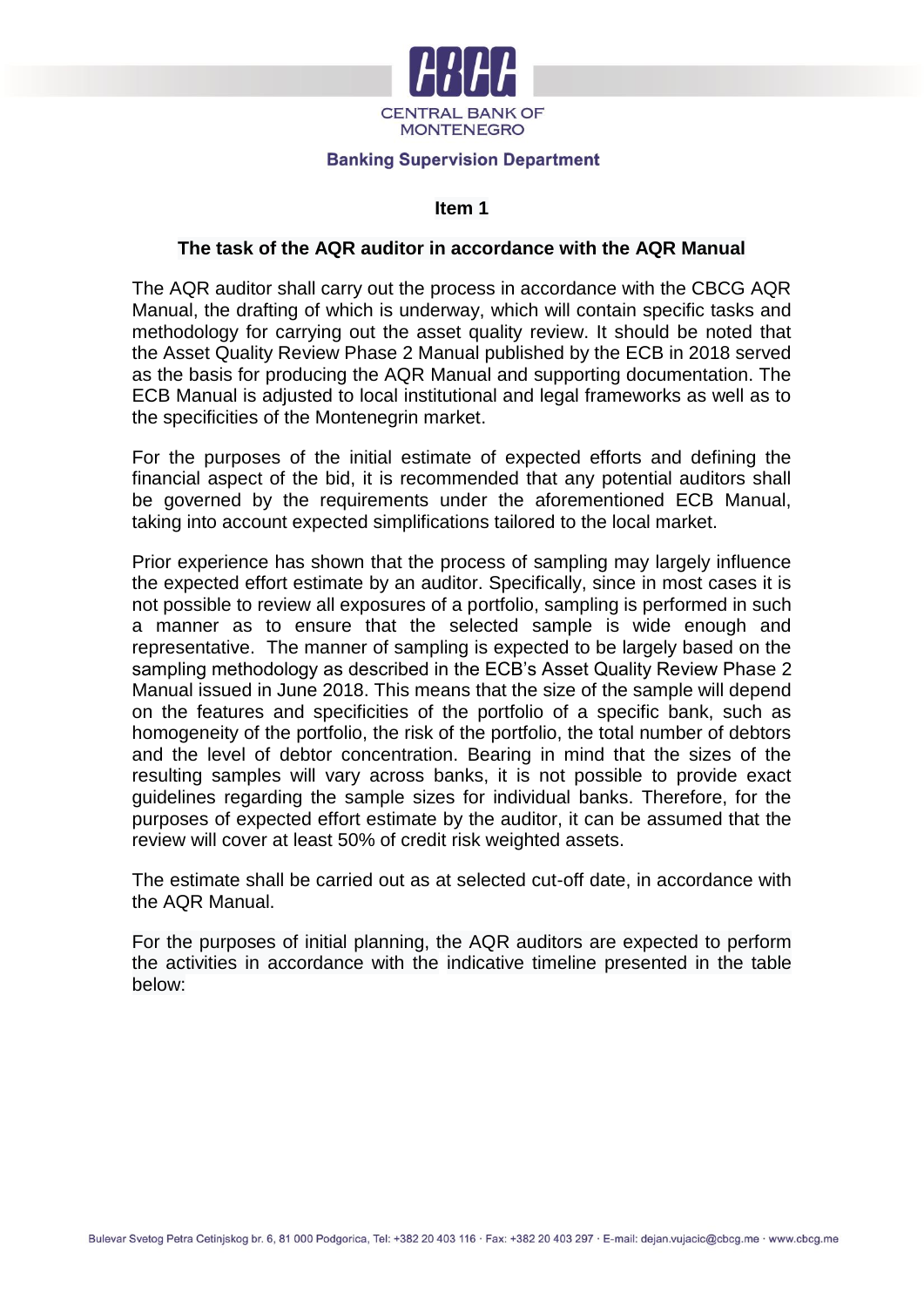

| Indicative timeline                              | Indicative activities                                                                                                                                                                                                             |  |  |  |  |
|--------------------------------------------------|-----------------------------------------------------------------------------------------------------------------------------------------------------------------------------------------------------------------------------------|--|--|--|--|
| Preparatory activities<br>(early April up to the | Preparatory activities by the CBCG: Drafting and adoption of the AQR<br>Manual and supporting questionnaires, selection and approval of<br>portfolios, distribution of material to the banks, and other preparatory<br>activities |  |  |  |  |
| end of August 2020)                              | Preparatory activities by banks: Selection of AQR auditors, preparation<br>of data and information in accordance with the CBCG instructions, and<br>other preparatory activities                                                  |  |  |  |  |
| End of August 2020                               | Direct examinations (on-site visits) commenced in all banks                                                                                                                                                                       |  |  |  |  |
| September 2020                                   | Completion of Workblock 1 (Processes, policies and accounting (PP&A)<br>review) per the bank                                                                                                                                      |  |  |  |  |
| September 2020 -                                 | Completion of Workblock 2 (Loan tape                                                                                                                                                                                              |  |  |  |  |
| October 2020                                     | creation and Data Integrity Validation (DIV))                                                                                                                                                                                     |  |  |  |  |
| October 2020                                     | Completion of Workblock 3 (Sampling)                                                                                                                                                                                              |  |  |  |  |
| October 2020 -<br>December 2020                  | Completion of Workblock 4 (Credit file review)                                                                                                                                                                                    |  |  |  |  |
| October 2020 - January<br>2021                   | Completion of Workblock 5 (Collateral and<br>real estate valuation)                                                                                                                                                               |  |  |  |  |
| November 2020 -                                  | Completion of Workblock 7 (Collective                                                                                                                                                                                             |  |  |  |  |
| January 2021                                     | provision analysis)                                                                                                                                                                                                               |  |  |  |  |
| November 2020 -<br>January 2021                  | Completion of Workblock 8 (Fair value<br>exposures review)                                                                                                                                                                        |  |  |  |  |
| January 2021                                     | Completion of Workblock 6 (Projection of<br>findings of credit file review)                                                                                                                                                       |  |  |  |  |
| February 2021                                    | Completion of Workblock 9 (AQR-adjusted<br>CET1% ratio)                                                                                                                                                                           |  |  |  |  |
| March 2021                                       | Consideration of the draft report with banks                                                                                                                                                                                      |  |  |  |  |
| <b>March 2021</b>                                | Delivery of final reports for all banks to the CBCG                                                                                                                                                                               |  |  |  |  |

It should be noted the aforementioned timeline is provided for the purposes of initial planning and preparation of bids of potential auditors, as well as indicative planning of resources in banks.

The CBCG reserves all rights to adjust the timeline during the process of AQR Manual preparation, as well as during the implementation of the AQR in accordance with the circumstances in the field and environment (including those relating to COVID-19 situation, possible introduction of a state of emergency, etc.).

Each bidder shall appropriately present the team with which it plans to perform the asset quality review. It should specify the number of people involved in this engagement, how many of them are highly qualified, and what experience the team members have in working on similar projects. It is necessary to provide information on qualifications and expertise (CV) of each team member,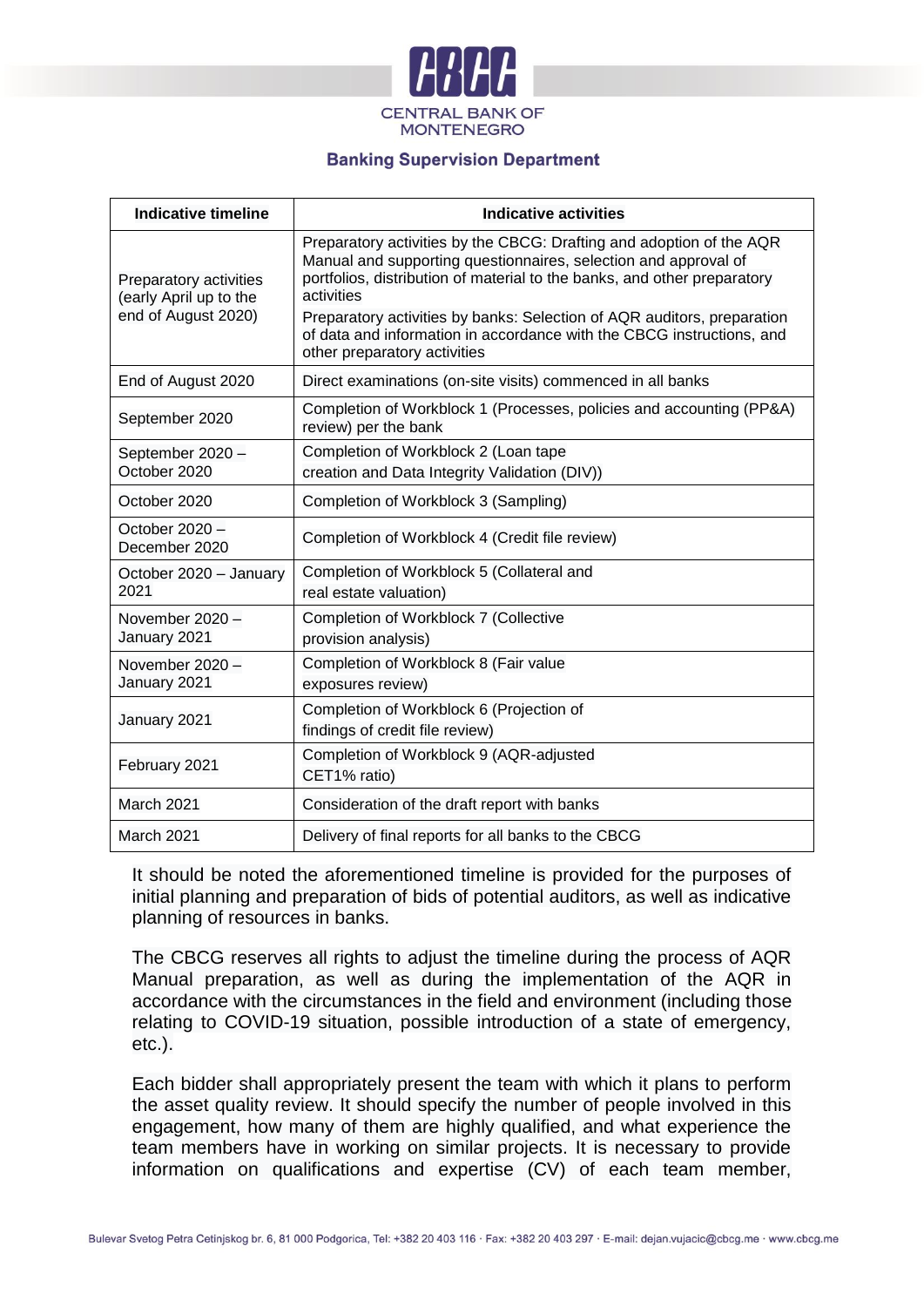

including evidence of meeting the minimum technical criteria, and of specific tasks that they will be performing. Each bidder shall present its activities and capabilities. The presentation shall include at least the description of the company's structure, types of executed activities, and specify similar projects that the company has carried out over the past three years, counting from the date of filing of the bid.

The AQR auditor shall ensure the collateral valuation quality assurance by the appraiser.

# **Item 2.**

# **Auditor eligibility**

Only eligible auditors may submit bids to banks.

Eligible auditors shall, as a minimum, meet the following:

- conditions for the independence of the AQR auditor;
- conditions for qualifications and operating capacity of the AQR auditor;
- conditions regarding the qualifications of the project manager;
- other general conditions and limitations.

In the event that it becomes known after the AQR auditors have been selected, or during the implementation of the AQR, that certain conditions were not met at the time of bidding or were violated in the meantime, the CBCG will be notified in writing by the bank and/or selected AQR auditor.

# **Conditions regarding the independence of the AQR auditor**

With a view to providing the independence of the appraisal, AQR auditors shall meet at least the following conditions:

 At the moment the proposal to carry out the AQR is being submitted, all potential auditors shall be independent from any member of the board of directors, chief executive director and other executive directors of the bank, or any senior manager of the bank that is the subject of asset quality review. Independence, in particular, implies that the senior partner, partner, other partners (including directors) and/or employees that are to take part in the implementation of the AQR, do not perform<sup>1</sup> managerial functions in the bank, do not maintain personal, financial or close business relationships with the bank and its shareholders, and do

<u>.</u>

<sup>1</sup> Currently or in the past two years.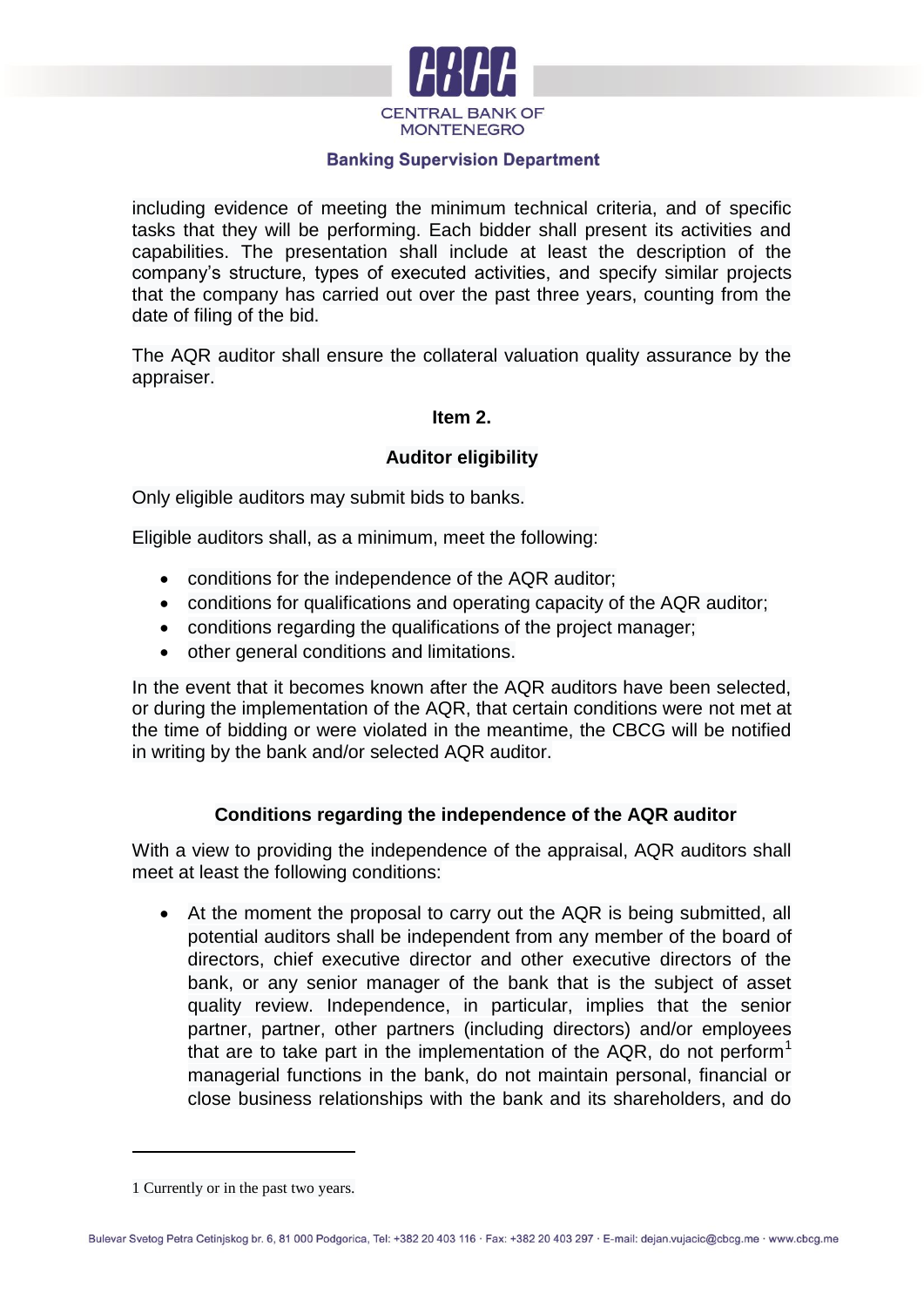

not have any conflict of interest that might prevent the auditors from conducting the AQR in the bank.

- They shall not be connected persons to the bank in accordance with the applicable Banking Law.
- They shall not be hired in respect of banks for which they have audited financial statements for 2019, or for which they were hired to audit financial statements for 2020. Limitations also relate to persons connected with the AQR auditor, i.e. other members of the business group/network it belongs to.
- They shall not be hired in respect of banks for which they were selected to provide consulting and/or other professional services regarding the preparation for and carrying out the AQR. Limitations also relate to persons connected with the AQR auditor, i.e. other members of the business group/network it belongs to.
- They shall not be hired in respect of banks for which they have provided consulting and/or other professional services in 2019 and 2020, or for which they intend to provide services in 2020, where those services relate to the areas that are the subject of examination in the course of AQR. Limitations also relate to persons connected with the AQR auditor, i.e. other members of the business group/network it belongs to.

For the purpose of obtaining prior approval, the bank shall notify the CBCG of any professional services that the proposed AQR auditor has provided or has been providing over the past two years<sup>2</sup>, in a manner and form as specified in Annex 1 of these Guidelines.

Fulfilment of the conditions regarding the independence shall be evidenced by an appropriate confirmation/official documents or notarised statement of bidder's authorised persons.

# **Minimum conditions regarding qualifications and operating capacity of the AQR auditor**

Potential auditors eligible for selection and implementation of the AQR should be qualified to perform audit of financial statements of banks having their licenses and head offices in Montenegro (in accordance with the CBCG requirements), or in the European Union, or any of the Western Balkan countries (Serbia, Montenegro, Bosnia and Herzegovina, North Macedonia, Kosovo, and Albania).

1

<sup>2</sup> It means 2019 and 2020 and the respective part of 2018 observed until the day of submitting the notification to the CBCG.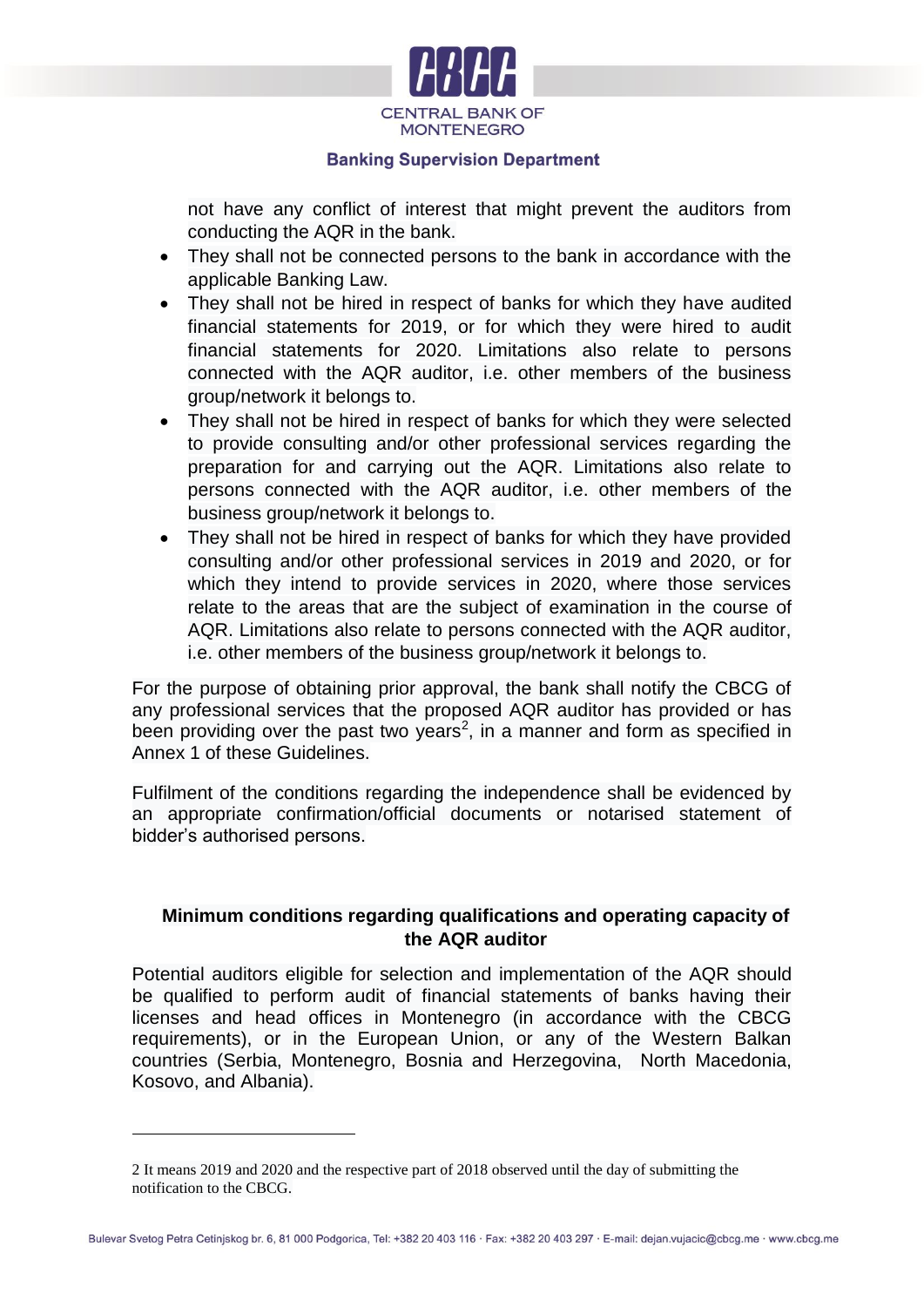

Potential auditors shall meet the following conditions:

- Minimum 30% of the team that will be engaged in the project shall comprise experts with the experience of participating in at least one project relating to the AQR and/or diagnostic studies of banks in the past eight years, counting from the date of filing of the bid. Fulfilment of the criteria shall be evidenced by a confirmation by a competent supervisor or financial institution to which the services were provided or a notarised statement of authorised persons.
- Experts comprising the team shall have at least two years of relevant work experience (e.g. experience in providing consulting services or audit and connected services in the banking sector or experience with the AQR). Fulfilment of the criteria shall be evidenced by job resumes with signed statements by team members and the authorised person.
- Potential auditor's team should have one person responsible for the assurance of the quality of collateral valuation performed by AQR appraisers, and this person shall poses at least the following qualifications:
	- o at least five years of experience in valuations;
	- o experience of participating in at least two AQRs (or diagnostic studies of banks and similar engagements) in the European Union or any of the Western Balkan countries;
	- o internationally recognised valuer certificate: Recognised European Valuer REV (TEGoVA) or MRICS RV (Member of Royal Institution of Chartered Surveyors, Registered Valuer).

Potential auditor shall provide sufficient capacities to perform all work tasks within the defined deadlines and at a satisfactory level.

Regarding the activities that the team leader or individual team members have performed so far, the CBCG made no objections that would result in the imposition of any penalties, legal or disciplinary proceedings or the initiation thereof before the competent authorities, as a consequence of any previous malpractice.

## **Minimum conditions regarding the project manager**

The AQR auditor must ensure that the entire engagement is managed by at least two managers (General Manager and Operational Manager) of the expert team or teams, in the manner that will successful implementation of the process.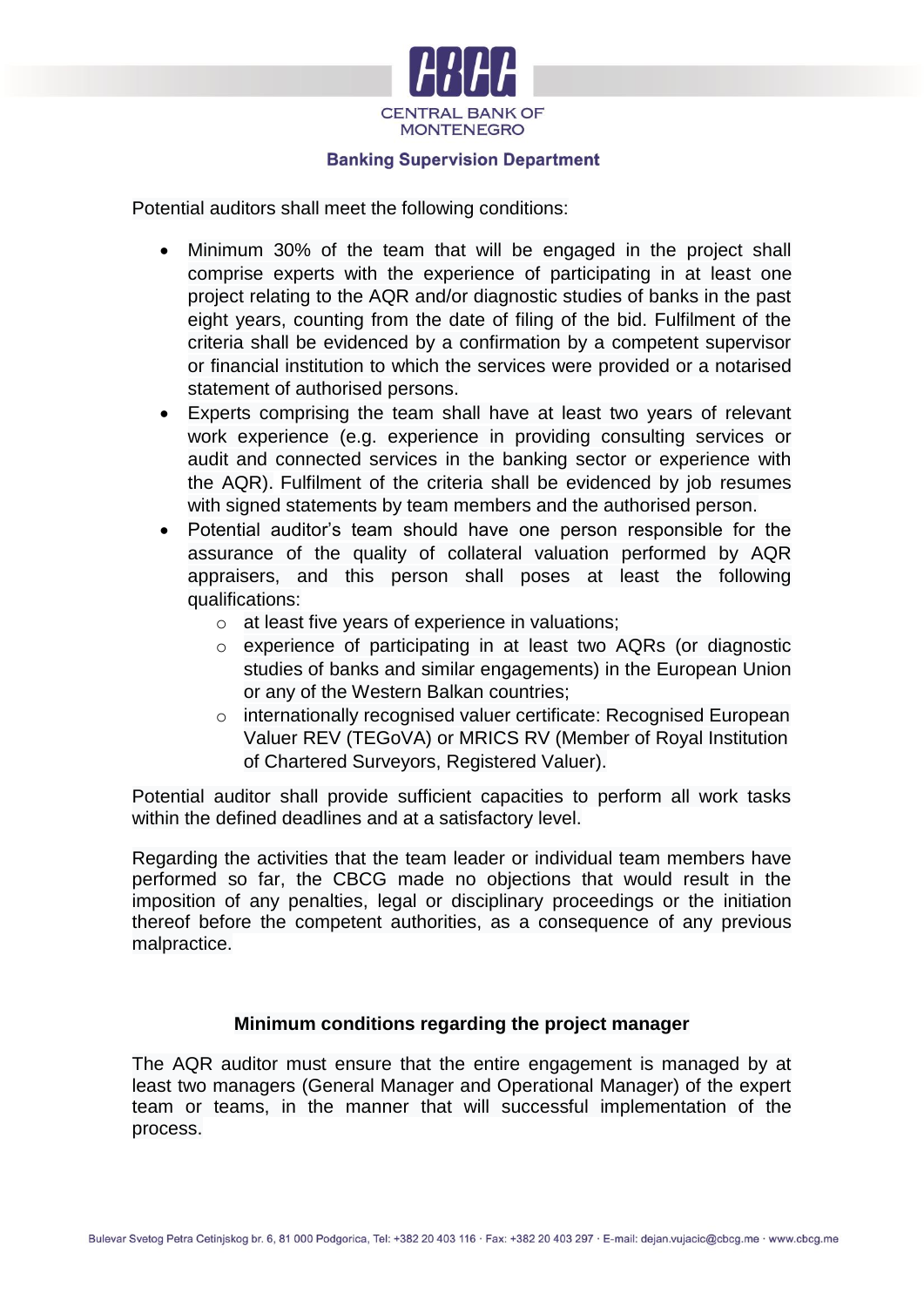

The General Manager shall sign ad approve all reports regarding the operation together with the Operational Manager.

The General Manager should meet the following conditions:

- possess adequate academic education;
- currently perform activities as a "partner/director/principal" or any of their equivalents within the entity in question;
- possess experience of participating in at least two AQRs in the European Union, in a managerial position in the past 8 years (counting from the date of filing of the bid);
- Regarding the activities that the General Manager has performed so far, the CBCG made no objections that would result in the imposition of any penalties, legal or disciplinary proceedings or the initiation thereof before the competent authorities, as a consequence of any previous malpractice.

The Operational Manager should meet the following conditions:

- possess adequate academic education;
- currently perform activities as a "partner/director/principal" or any of their equivalent within the entity in question;
- possess experience of participating in at least two AQRs or diagnostic studies of banks and similar engagements in the European Union or any of the Western Balkan countries in the past eight years (counting from the date of filing of the bid);
- Regarding the activities that the Operational Manager has performed so far, the CBCG made no objections that would result in the imposition of any penalties, legal or disciplinary proceedings or the initiation thereof before the competent authorities, as a consequence of any previous malpractice.
- be employed on a permanent basis (with the bidder or the office network of the company to which the potential auditor belongs).

Fulfilment of the criteria regarding the relevant AQR experience shall be evidenced by a confirmation by a competent supervisor or financial institution to which the services were provided, or by a notarised statement of authorised persons.

## **Other general conditions and limitations**

The following eligible subjects may be selected as AQR auditors of a bank: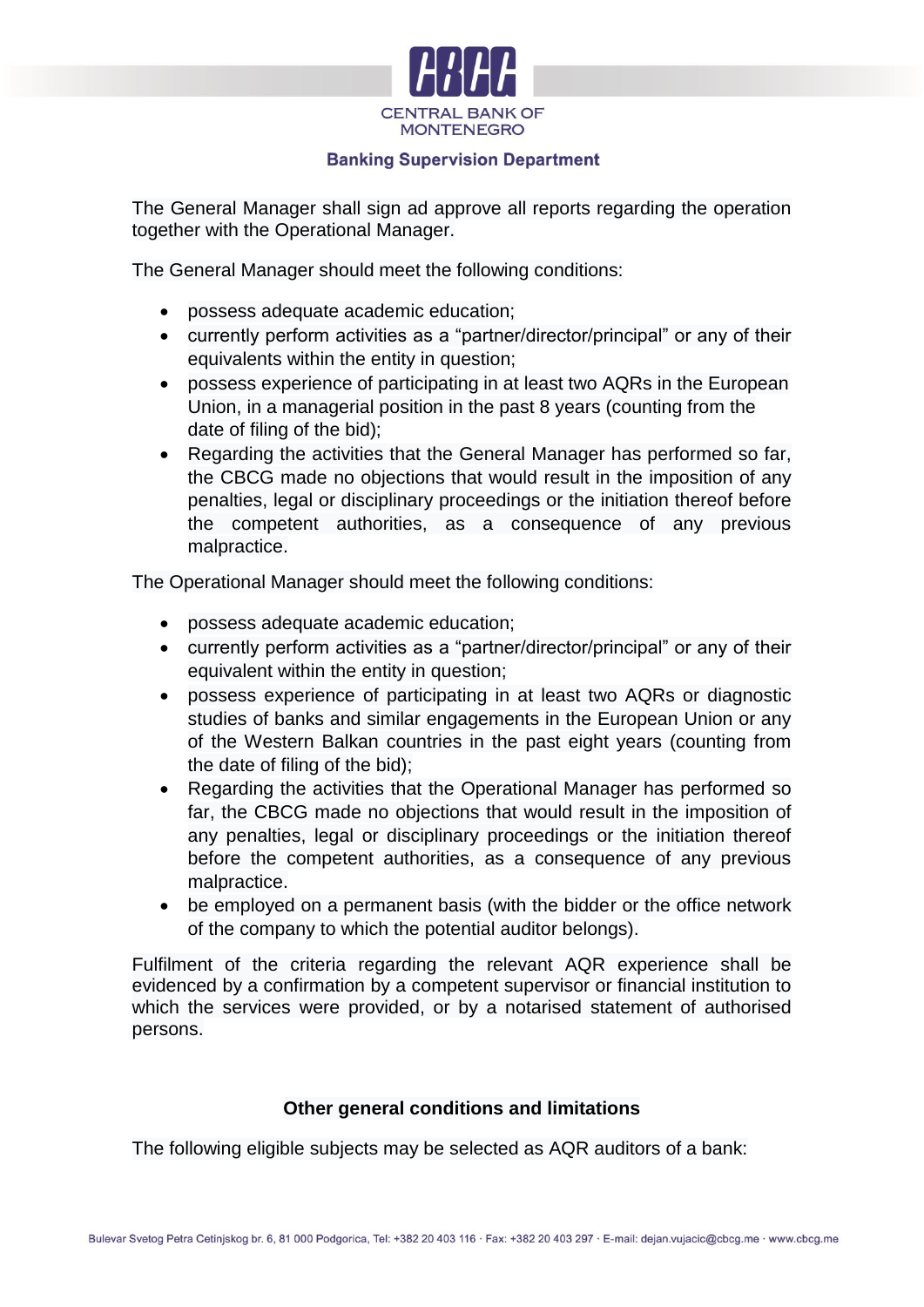

- The bidder has duly performed all obligations based on taxes and contributions in accordance with the law, i.e. the regulations of the country in which it has its registered office (it is evidenced by submitting proof issued by the tax authority that all obligations based on taxes and contributions have been duly reported, calculated and executed, in accordance with the regulations of Montenegro, i.e. the regulations of the country where the bidder has its registered office).
- The bidder shall prove that they or their legal representative have not been convicted of any of the criminal offenses of organized crime with elements of corruption, money laundering and fraud (it is proved by submitting evidence of the competent authority issued on the basis of criminal records, which shall not be older than six months until the day of filing of the bid).
- Eligible entities are not in a conflict of interest with the bank, according to the internal rules of the bank or AQR auditor.
- The independence of the AQR auditor is not impaired or may be impaired due to other engagements / relationships he has with the bank.

# **Information that potential auditors must provide as proof of capability**

For the purposes of selection, potential auditors should also provide the following as proof of capability:

- Details of the composition and number of members of the proposed team (specifying relevant experiences) along with job resumes (i.e. CVs) and certificates/licenses of key staff members who will be responsible for the tasks assigned throughout the project;
- Detailed project plan on how the potential auditor proposes that the project be carried out as defined in the AQR Manual (i.e. the ECB version for the purpose of making a bid; with the expected local adiustments):
- Details of how the potential auditor will ensure that the timeline is complied with and that the quality assurance process is established;
- **Proposed fees (based on the expected number of expert hours required** for the AQR);
- A description of how the potential auditor will ensure the confidentiality of data and results.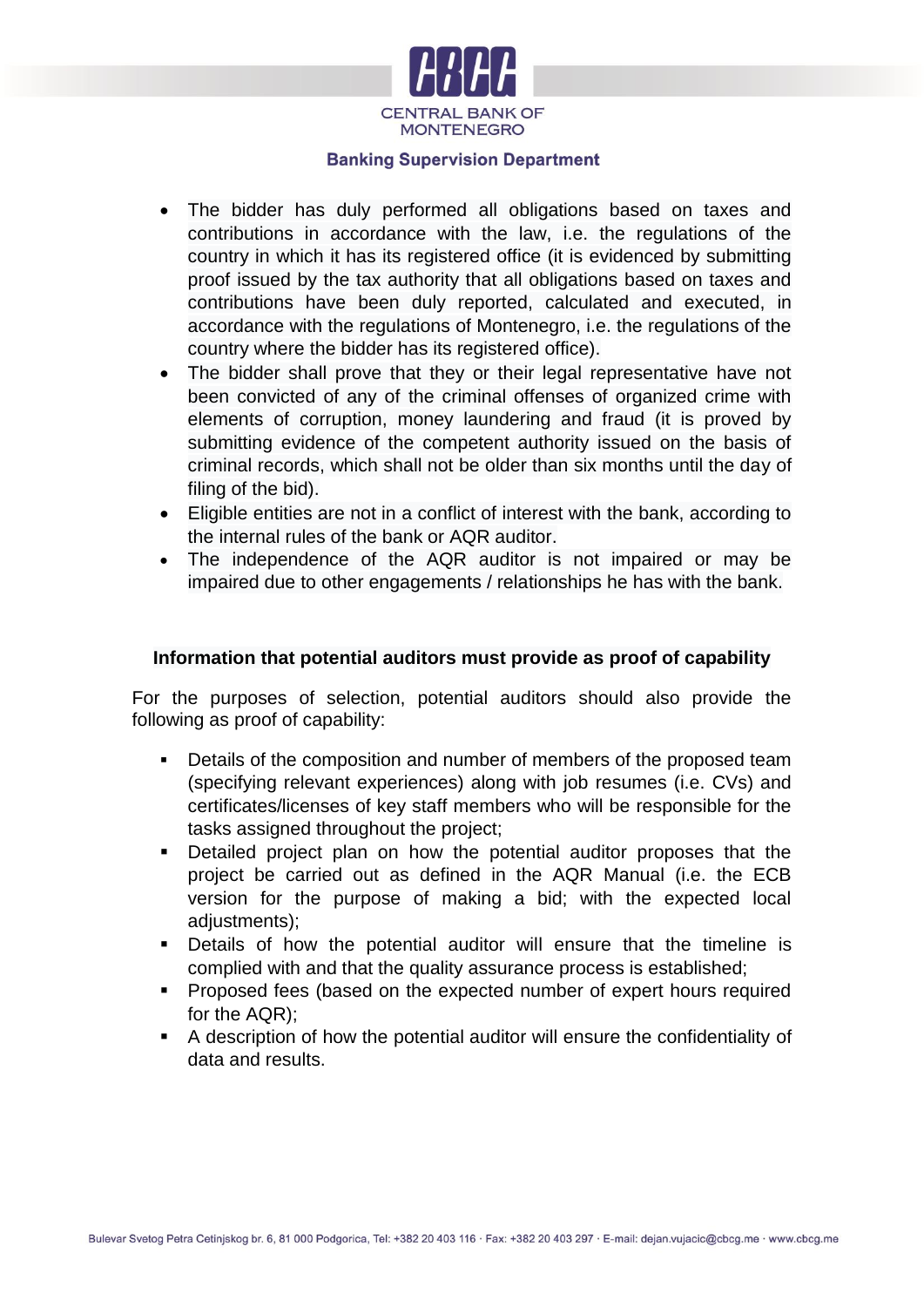

# **Item 3.**

# **Results expected from the AQR auditor and quality assurance by the CBCG**

All outputs are expected to be delivered timely and adequately, in accordance with the AQR Manual or CBCG instructions submitted during the AQR.

It is expected that the outputs will be of adequate quality and that the possibility of verification will be provided.

The CBCG, together with its consultants, will establish a special system for quality assurance of the work of AQR auditors.

#### **Item 4.**

# **Information confidentiality**

All issues related to the auditor's activities in the implementation of the AQR, including this terms of reference as well as any information or documents provided by the bank and/or the CBCG to the auditors, shall be considered confidential.

Banks and AQR auditors are required to provide conditions and measures to ensure the confidentiality of information, including appropriate contractual rights and obligations to all parties involved in the AQR process.

# **Item 5.**

## **COVID-19 and business continuity plan**

When drafting bids, the AQR auditors are encouraged to present their internal procedures, capacities and ability to operate smoothly in situations of stress, as well as anticipated risks, which may arise in particular from a pandemic declared by the World Health Organization, caused by the outbreak of COVID-19.

The CBCG believes that although these are not mandatory requirements for AQR auditors, the banks should consider these characteristics in the selection process, with a view to ensuring the highest possible level of business continuity in the given circumstances, i.e. the implementation of the AQR in a defined manner and within the defined deadlines.